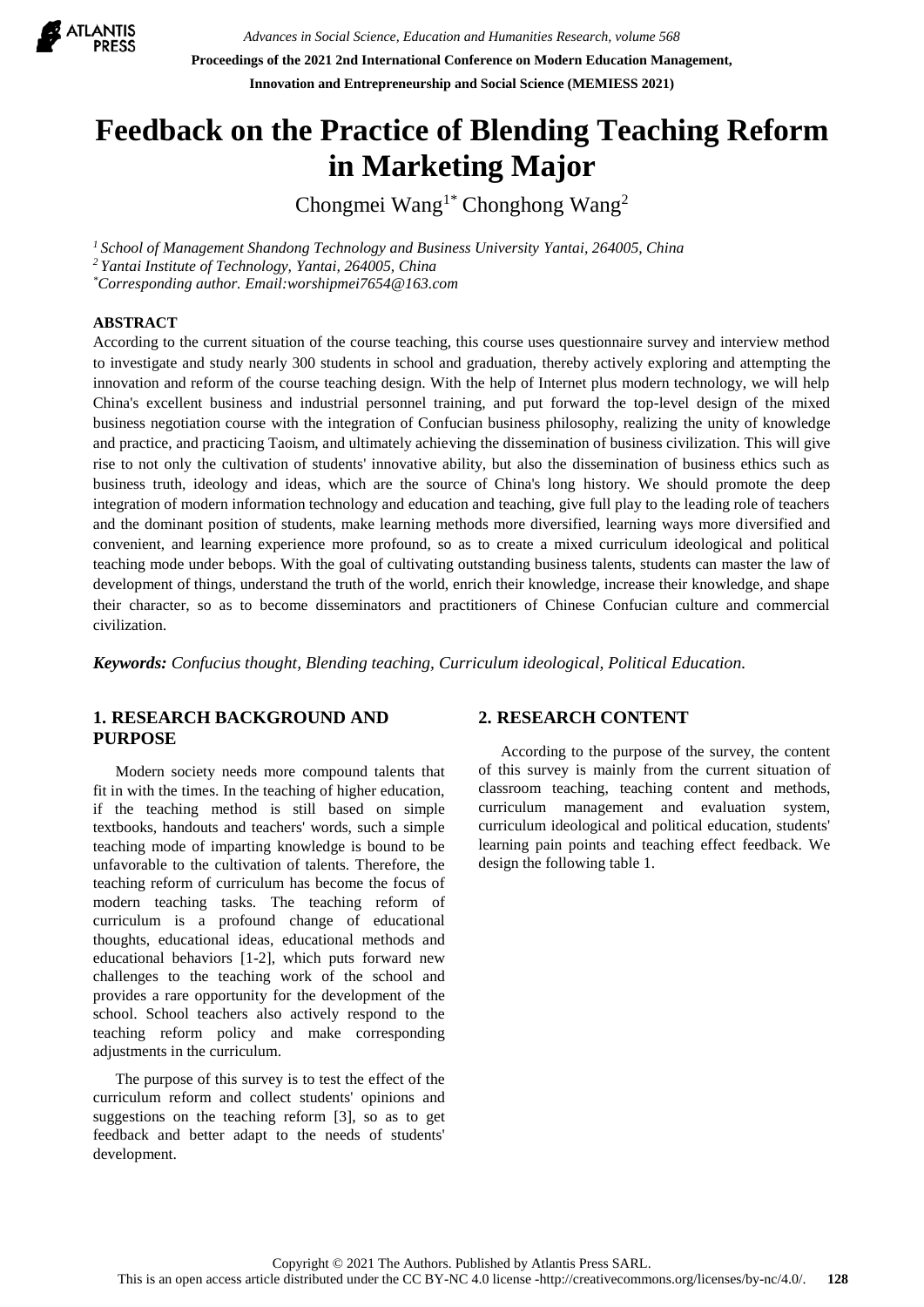# **Table 1.** Research frame

|                                               | Classroom interaction                                        |
|-----------------------------------------------|--------------------------------------------------------------|
| Teaching condition                            | Classroom atmosphere                                         |
|                                               | Participation in group discussion                            |
|                                               | Understanding of knowledge points                            |
|                                               | Teaching way                                                 |
| Teaching content and method                   | Learning activity                                            |
|                                               | Information technology soft application                      |
| Curriculum management and evaluation          | Testing contents                                             |
|                                               | The fairness of evaluation system                            |
|                                               | The resonance of students                                    |
| Curriculum<br>ideological<br>Political<br>and | The function of curriculum ideology and Politics             |
| Education                                     | The effect of curriculum ideological and Political Education |
| Students' learning pain points                | Difficulties in learning                                     |
|                                               | Difficulties in homework                                     |
| Feedback of teaching effect                   | Personal information                                         |
|                                               | Ability improvement                                          |
|                                               | Establishment of professional quality and marketing thinking |

# **3. RESEARCH DESIGN**

#### *3.1. Survey Design and Sample Size*

Participants: 89 students majoring in marketing and 23 students majoring in logistics management.

Survey capacity: 112 students. The surveys involved 112 students majoring in marketing and logistics management, of whom sophomores accounted for 7.14%, juniors accounted for 92.86%, boys 31.25%, girls 68.75%.

# *3.2. Data Collection Methods and Implementation Process*

Data collection method:

Questionnaire, Implementation process.

#### *3.3. Data Processing Methods and Tools*

In the later stage of data processing, the data results are classified, and the qualitative analysis method is used to screen the data and data scientifically and reasonably [4-5]. After screening the published questionnaire data, we can get the statistical data which has been listed in tables. According to the statistical results, we use Excel to transform the charts, and summarize and analyze the teaching situation after the curriculum reform.

# **4. STATISTICAL ANALYSIS OF SURVEY DATA**

(1) According to the data, 42.86% of the students selected are very reasonable, and 55.36% of the students selected are reasonable. Therefore, the vast majority of the students think that the evaluation system of this course is reasonable. In the fair selection of the evaluation system, 38.39% of the students think that it is completely reasonable, 57.14% of the students think that it is possible to a certain extent, and 2.68% of the students think that it is impossible and have not been considered %79%. Therefore, most students think that the evaluation system of this course can fairly test students' ability to a certain extent, and a few students think that it is not possible or have not considered this problem [6]. At the same time, teachers will regularly publish and evaluate the evaluation results, which shows that students basically agree with this evaluation system, and test their learning ability.

(2) Students' attitude towards curriculum ideology and politics and its function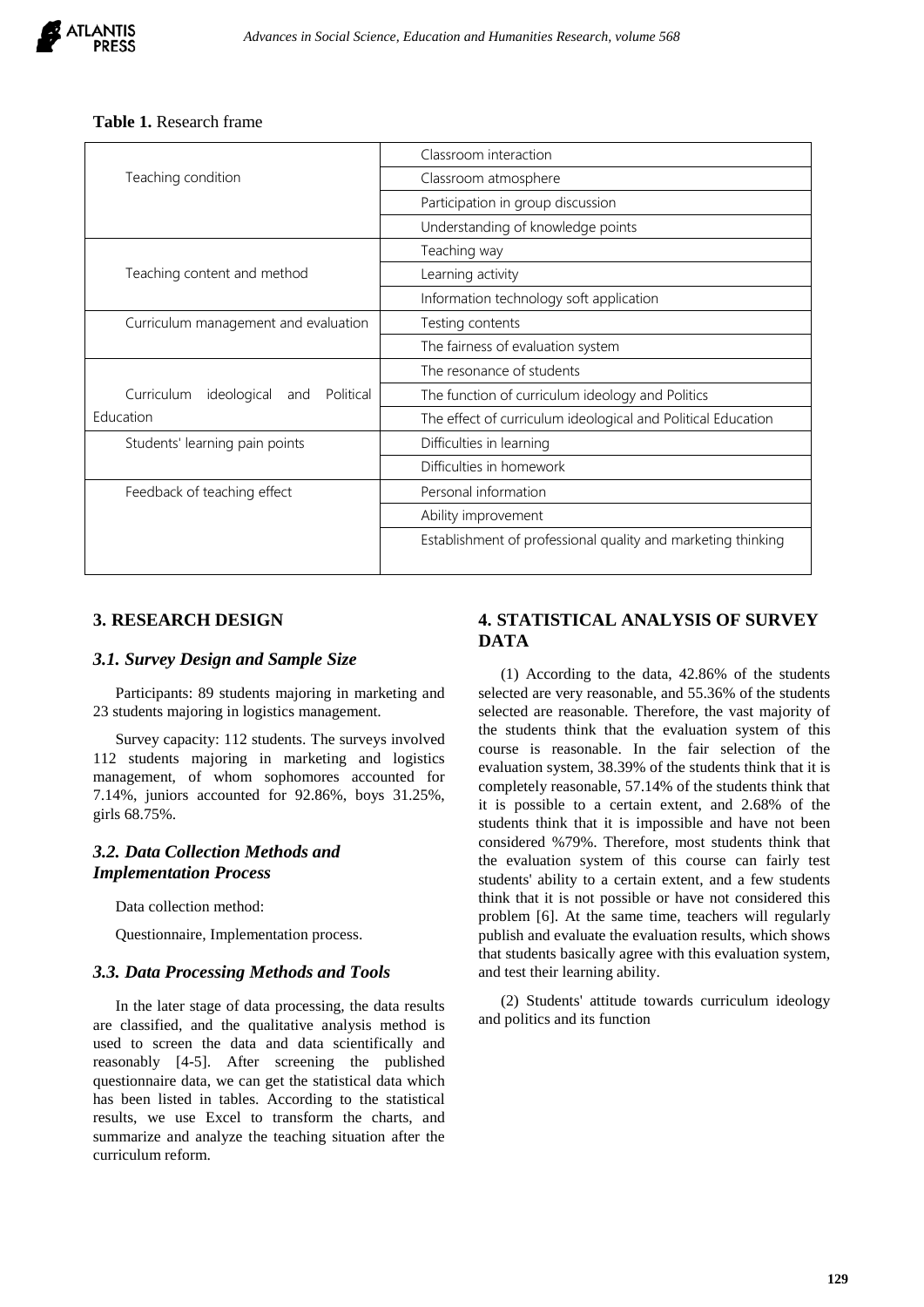

**Figure 1** Role of the ideological and political curriculum.

The data shows that 65% of the students think that the ideological and political content taught by teachers in professional courses is very useful, and 34% think it is average. While 19.95% of the students think that the content of Ideological and political education is reflected in the way of dealing with people, 16.59% and 16.80% of the students think that it can be better reflected in the ideal of life and rational thinking, and only a few students get enlightenment in the philosophical literacy and home and country feelings.

# **5. LEARNING PAIN POINTS**

*5.1. Analysis of the Reasons for the Low Level of Classroom Participation*



**Figure 2** Analysis of the causes of low class participation.

The data show that the main reasons for not actively participating in classroom interaction in class are personality and lack of ideas, accounting for 32% and 33% respectively, and the students who are in a bad mood and don't want to answer account for 17% and 14% respectively.

and the establishment of marketing thinking, accounting for 20%, 17% and 16% respectively; followed by the practical application of knowledge and classroom participation, accounting for 15% and 13%; the teaching method is too boring, accounting for only 1%.

#### *5.2. Difficulties in Learning the Course 5.3. Difficulties in Homework*

From the data, it can be seen that the main difficulties in learning this course are the complex form of homework, too many knowledge points to remember



**Figure 3** Difficulties in completing the assignment.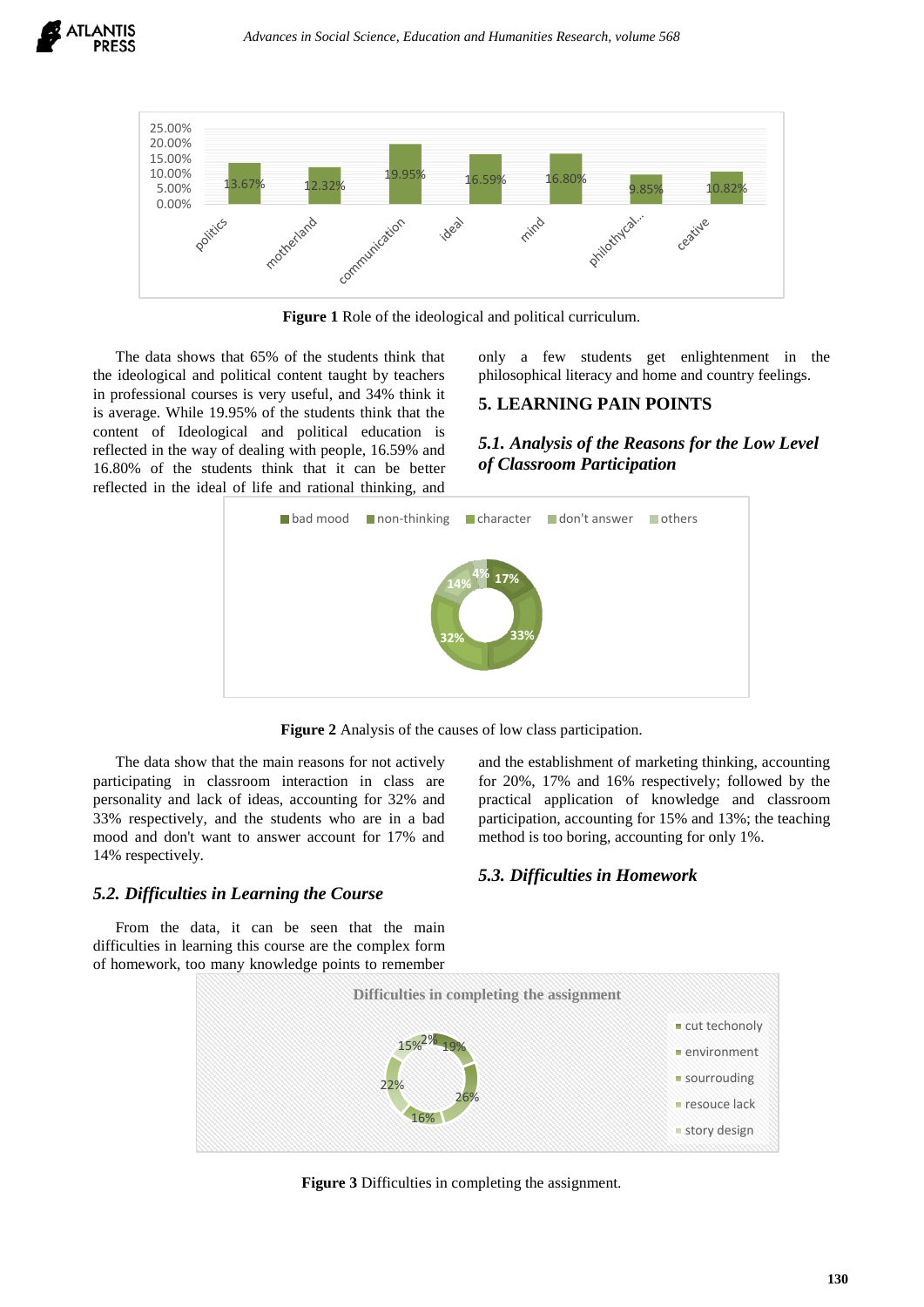The chart shows that the difficulties encountered in completing scene simulation or shooting operations are mainly due to the limited choice of scenes and insufficient resources, accounting for 26% and 22% respectively, followed by the lack of editing technology, strong external interference and difficult innovation of scene design, accounting for 19%, 16% and 15%

respectively. It can be concluded that the difficulties students encounter are mainly limited scenes and lack of resources. Editing technology, external interference and scene design also affect the completion of homework to a certain extent.

# **6. FEEDBACK OF TEACHING EFFECT**



**Figure 4** The improvement of marketing literacy.

# *6.1. Improvement of Students' Ability*

According to the survey data, through the study of this course, students' thinking, innovation, practice, learning, video editing, teamwork, reverse thinking, marketing literacy and professional ability have been improved, especially in the four aspects of thinking, practice, teamwork and video editing. Almost all of the students' marketing literacy has been improved, 41.07% of them The students improved a lot, 58.04% of them improved a little, and almost none of them didn't improve.as followed to be the figure 4.

## *6.2. Analysis of Learning Gains*

In this classroom study, the main harvest is to strengthen their own cooperation and exchange and increase their practical ability, accounting for 20.59%, followed by improving their innovation ability, exercise thinking, accounting for 17.85%, the least is to prepare for future work and self-confidence self display, accounting for 7.09%.

## *6.3. Suggestions for Teaching Improvement*

The chart shows that in terms of teaching improvement, the teaching methods and methods account for the largest proportion, accounting for 24%, followed by the teaching content, teaching philosophy and teaching objectives, accounting for 19%, 18% and 17% respectively. In addition, 13% of the students choose the assessment methods, and 7% of the students think that there is no need to improve the project.

According to the survey data, after adopting group cooperative learning, most students feel that their interest in learning has become higher, 40.18% of them feel that their personal interest in learning is very high, and only 8.93% of them feel that their interest in learning has not changed compared with before.

# **7. CONCLUSIONS AND SUGGESTIONS**

## *7.1. Conclusions*

The effect of this education reform is quite good according to the survey data, both in classroom performance and students' learning effect. There are obvious differences with traditional teaching: in group cooperative teaching, students' ability of cooperation and communication is also increased; Theories and practice play an important role in teaching, and the advantages of this method are also reflected in students' teaching feedback, which is of great significance to a certain extent; It has cultivated students' practical ability, improved the establishment of students' innovative thinking, and greatly improved students' marketing thinking and professional quality after learning this course; Through the investigation and feedback of the evaluation system, it can be concluded that the evaluation system after the reform can reflect rationality and fairness; In the ideological and political aspects of the course, the effect is also very significant, and in the positive effect on students, the establishment of the three concepts of truth, the improvement of professional ethics, the cultivation of philosophical thinking and the improvement of family and country feelings have all played a promoting role in varying degrees.